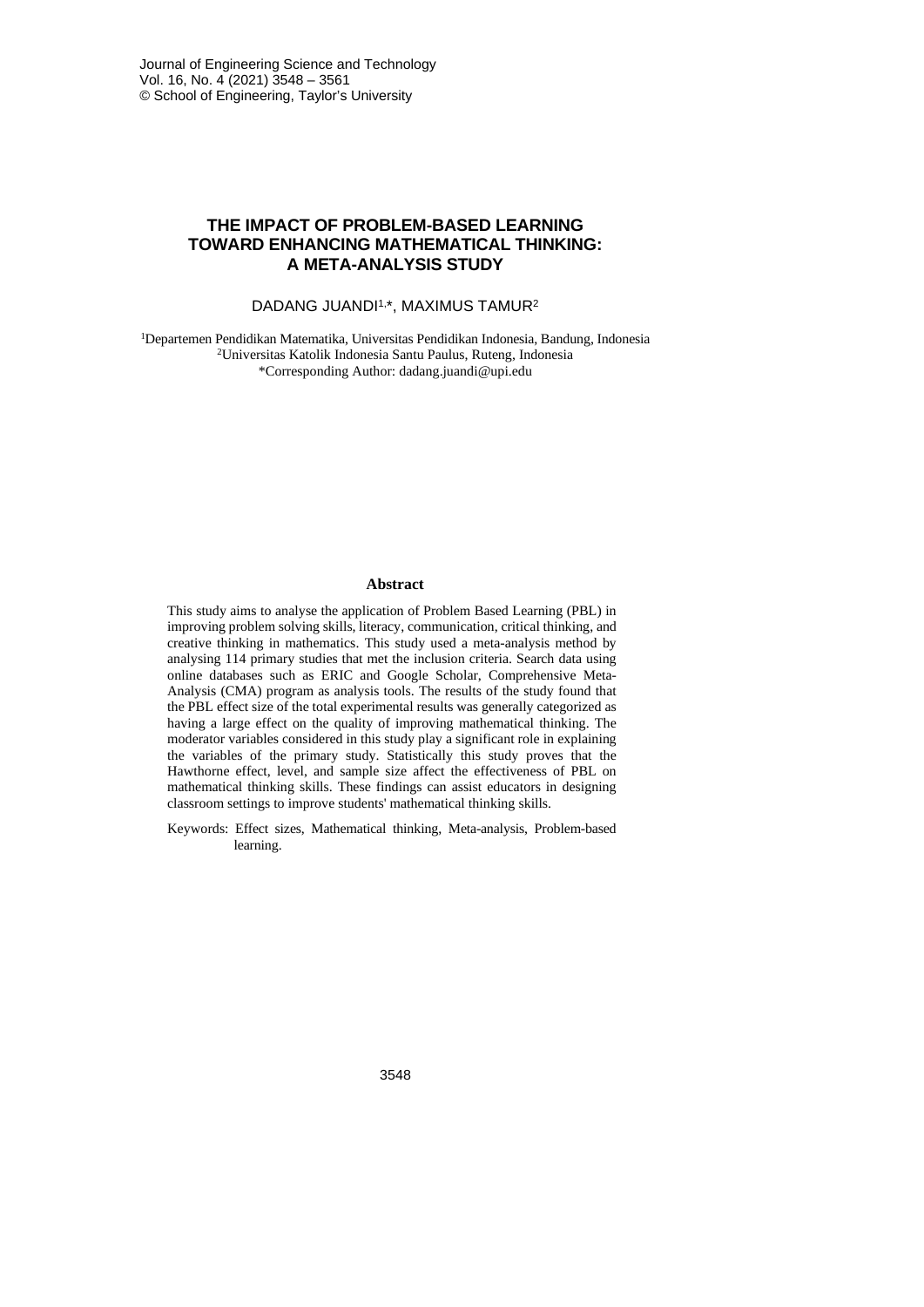### **1. Introduction**

Enhancing the ability of the 21st century for each individual with consideration of universal needs such as the ability to solve problems and literacy is the goal of the most recent educational policy [1, 2]. In mathematics education curriculum, mathematical problem-solving, literacy, communication, critical, and creative thinking skills are very important and needed by students, so it is necessary to teach mathematics, and Learning Mathematics [3-6]. In order to obtain quality educational outcomes including in the help of problem-solving and literacy, one must be done through practicing the thinking using the Right learning model [7, 8] Mathematical problem-solving capabilities can be improved through the use of appropriate learning models [9].

National Council of Teacher of Mathematics also mentioned that the general goal of learning mathematics is to develop students' ability to set 5 standards of the mathematics learning process. One of which is to convey ideas or communication [10]. In fact, students are highly required to have good mathematical communication skills in learning and communicating it. Nowadays, critical thinking is considered as an important ability that students must have in order to face the increasingly fast and complex change in the world [11] and be able to solve the problems of daily life [12].

Critical thinking is an ability to think rationally, reflective, focused on the truth of a decision that is being carried out [13] and being able to control itself in order to produce interpretations, analyses, evaluations, and conclusions [14]. Besides, critical thinking models consist of thinking correctly, the right way, reasonably, and meritoriously [15]. In mathematics, critical thinking skill is defined as the ability to combine the initial knowledge with mathematical reasoning abilities that can be used to solve mathematical problems [16]. Thus, it can be concluded that critical thinking is a high-level thinking ability to help someone in making, evaluating, and determining the right decision related to what is believed. One of the popular learning models applied in schools is Problem Based Learning (PBL).

The PBL is a learning model aimed at preparing students to develop high-level skills such as problem-solving [17, 18]. The Weaver PBL in education practice continues to have a huge impact on all subjects and disciplines around the world [19- 21], over the years demonstrating increased results in the application [22]. A variety of LBL research that uses experimental design or experimental quasi largely ensures the effectiveness of the LBL in the improvement or achievement of problem-solving and mathematical literacy skills [7, 23-33], several other researchers identified the opposite [34, 35]. Thus the PBL shows heterogeneity in its effectiveness [19, 36, 37], there has been no single study explaining that the LBL is consistently effective.

The variability of the results of primary research on PBL raises questions. For example, what should be the ideal class size in PBL, which school level is recommended in PBL, and whether the period of PBL implementation also moderates the variability of the results. Unfortunately, the preliminary study could not answer this question. On the other hand, teachers and curriculum makers need objective information about how big the effect of PBL is and what conditions need to be considered in implementing it to achieve maximum results.

It is possible to bridge this gap by conducting meta-analytical studies summarising preliminary research results to provide useful information for practice or policy [38-40]. Meta-analysis is the most objective way of summarizing primary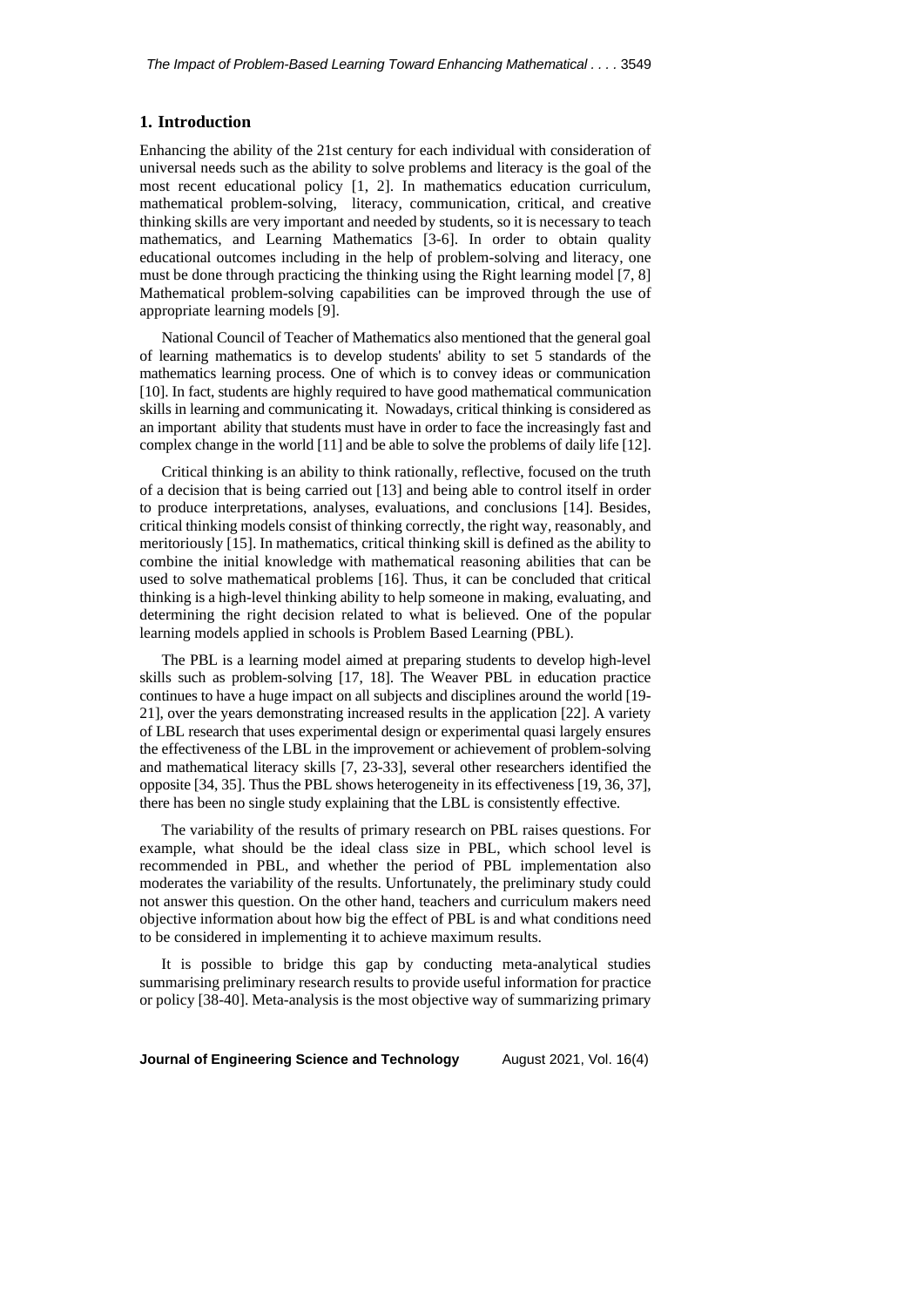research results because it uses effect sizes as the unit of analysis [41-45]. Through a meta-analysis procedure, we summarize the results of primary research on PBL and analyse the relationship between study characteristics and the variability of research results to consider designing classroom teaching.

In a meta-analysis, the data is expressed by a measure which is then processed and used to make statistical conclusions [46, 47]. This measure is referred to as an effect size, and a quantitative index used to summarize the results of studies in a meta-analysis [48]. The combined effect size of each primary study reflects the magnitude of the effect of PBL on students' mathematical thinking skills.

Several meta-analysis studies have been conducted [49] by examining the effectiveness of PBL on mathematics learning outcomes. Then, other people [36, 37, 50- 54] have conducted a meta-analysis of the effects of PBL on competence in reasoning, communication, connection, problem-solving, and critical thinking skill. However, no specific meta-analysis study summarizes all primary studies on various students' mathematical abilities. In addition, previous meta-analyses have not considered the Hawthorne effect identified from the role of years of study as a moderator.

This study complements previous research by combining all primary studies on PBL and adding an analysis of the Hawthorne effect. By analysing the year of study as a possible moderator to explain the variability of results between studies, this study will provide a Hawthorne effect that must be considered in designing teaching. This study also considers the recommendations of the previous metaanalysis by extending the literature search strategy not only to online databases but also through hand searches and by contacting the pre-authors of the article. In this way, these findings will be more coherent and accurate. In order to achieve this goal, this research focuses on the following issues:

- Does the use of the PBL produce a more significant effect size on students' problem-solving, mathematical literacy, mathematical communication, creative mathematical thinking, and mathematical creative thinking skills than conventional approaches?
- Does the effect size of students' problem-solving, mathematical literacy, mathematical communication, creative mathematical thinking, and mathematical creative thinking skills on the implementation of PBL between study groups vary in terms of the study year, education level, and sample size?

# **2. Method**

# **2.1.Research design**

The method applied in this study is a meta-analysis, which is to analyse all primary studies on the effects of PBL with a systematic procedure. The procedure is carried out in in several stages, namely: defining the problem and determining the inclusion criteria; literature search and data coding; evaluate study quality (publication bias & sensitivity analysis); analyse the data statistically and make interpretations [55, 56]. In this study, we have used these stages.

# **2.2.Inclusion criteria**

The inclusion criteria in this study are as follows: PBL research results documented throughout Indonesia published in 2011 - 2020 which are indexed by Sprott or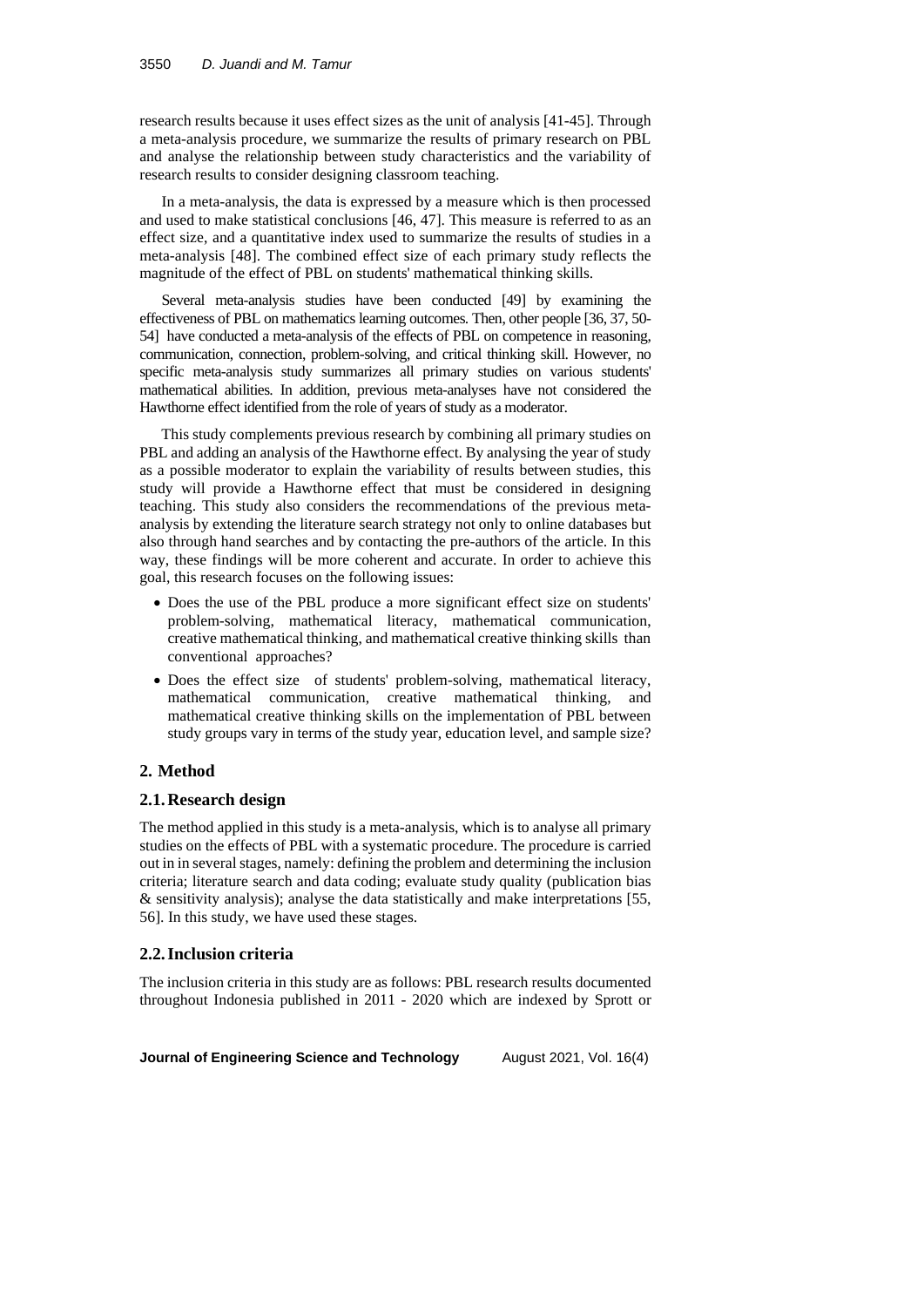Google Scholar to improve problem-solving and mathematical literacy; experimental (quasi) PBL results with the control group; studies with a minimum treatment duration of 3 weeks; and primary studies which did not contain sufficient information were excluded from the analysis.

#### **2.3.Literature search and data coding**

The literature search results found 55 studies of problem-solving and 16 studies of literacy, 19 studies of creative thinking, 12 studies of communication, and 12 studies of critical thinking skills those fit the inclusion criteria. Characteristics of the sample studied, namely: sample size and level of education.

#### **2.4.Bias analysis of publication dan sensitivity**

The accuracy of the data is obtained from five stages of publication bias analysis.

- (1) Analysing the funnel plot and testing the unsymmetric of the funnel plot results using a linear regression test of Egger [57]..
- (2) perform the Fill and Trim test (Duval & Tweedie, 2000).
- (3) Comparing the effect size,
- (4) Determining the number of "null" effect studies needed to create an opportunity from an average effect to a 95% confidence level via the fail-safe estimate based on the Rosenthal procedure [48].
- (5) test the sensitivity of the findings by using the "One study removed" tool on the Comprehensive Meta-Analysis (CMA) application to identify the abnormal potential sources of the data effect size [58].

#### **2.5. Statistical analyses**

The Hedges equation was chosen for the size effect measurement in this study. This is because the sample sizes of the studies conducted are relatively small [59], and Cohen's classification of interpretations of the effect size [60], as follow in Table 1.

| <b>Effect Size (ES)</b> | <b>Interpretation criteria</b> |
|-------------------------|--------------------------------|
| $0.00 \leq ES < 0.20$   | Very small                     |
| $0,20 \leq ES < 0,50$   | Small                          |
| $0,50 \leq ES < 0,80$   | Moderate                       |
| $0.80 \leq ES < 1.30$   | High                           |
| 1.30 < ES               | Very high                      |

Furthermore, the Q homogeneity test is conducted to determine the model effect size used in analysing all studies, the estimation model used is the random effect model [61], and for comparison test statistic Z. If the result of homogeneity test shows that the effect size of the studies is different than the investigation of several characteristics of the sample is likely to cause its heterogeneous effect size [62]. All calculations of this statistical analysis use the CMA application.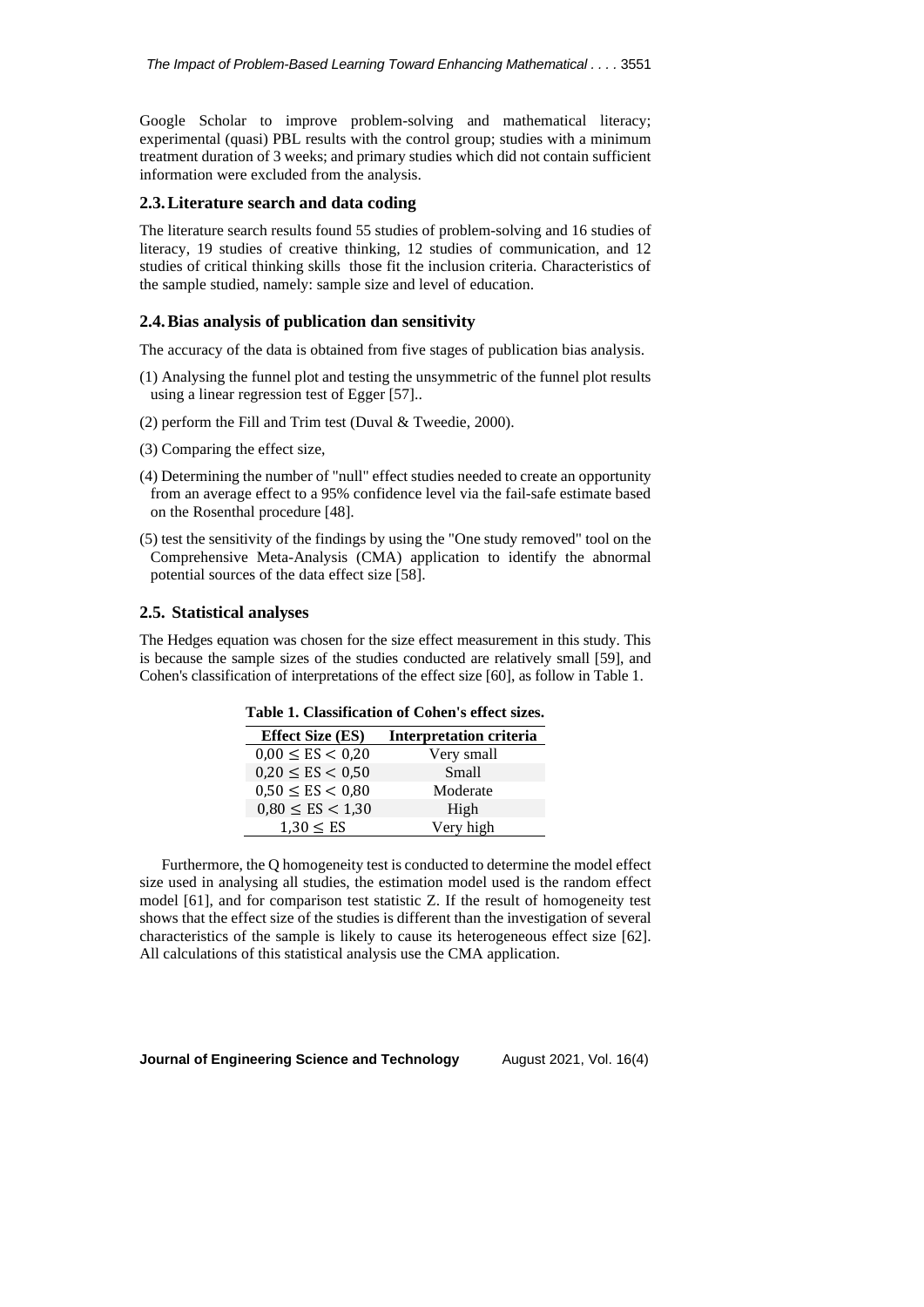### **3.Results and Discussion**

# **3.1.Analysis of publication bias and sensitivity**

The publication bias of research can be in the form of a tendency for a researcher only to publish significant results of his research or a tendency for publishers to publish only significant articles or writings in his research. So it needs to be analysed the quality of the studies involved in the meta-analysis study [48, 57, 63, 64]. In order to check publication bias, funnel plots are used (Fig. 1) and assess the expected relationship between effect sizes and standard research errors. Funnel plots are often used to assess the presence of bias [48]. The distribution of effect size data from this study is presented in Figs. 1(a) to (e).





The black diamond sign in the funnel plot shows the combined virtual ES and the blank points showing the distribution of study ES that appears to be spread evenly around the symmetry axis, meaning that it does not need to be added or subtracted due to publication bias. In other words, no publication bias was found in this study. Then three quantitative assessment methods are used: trim and fill [63],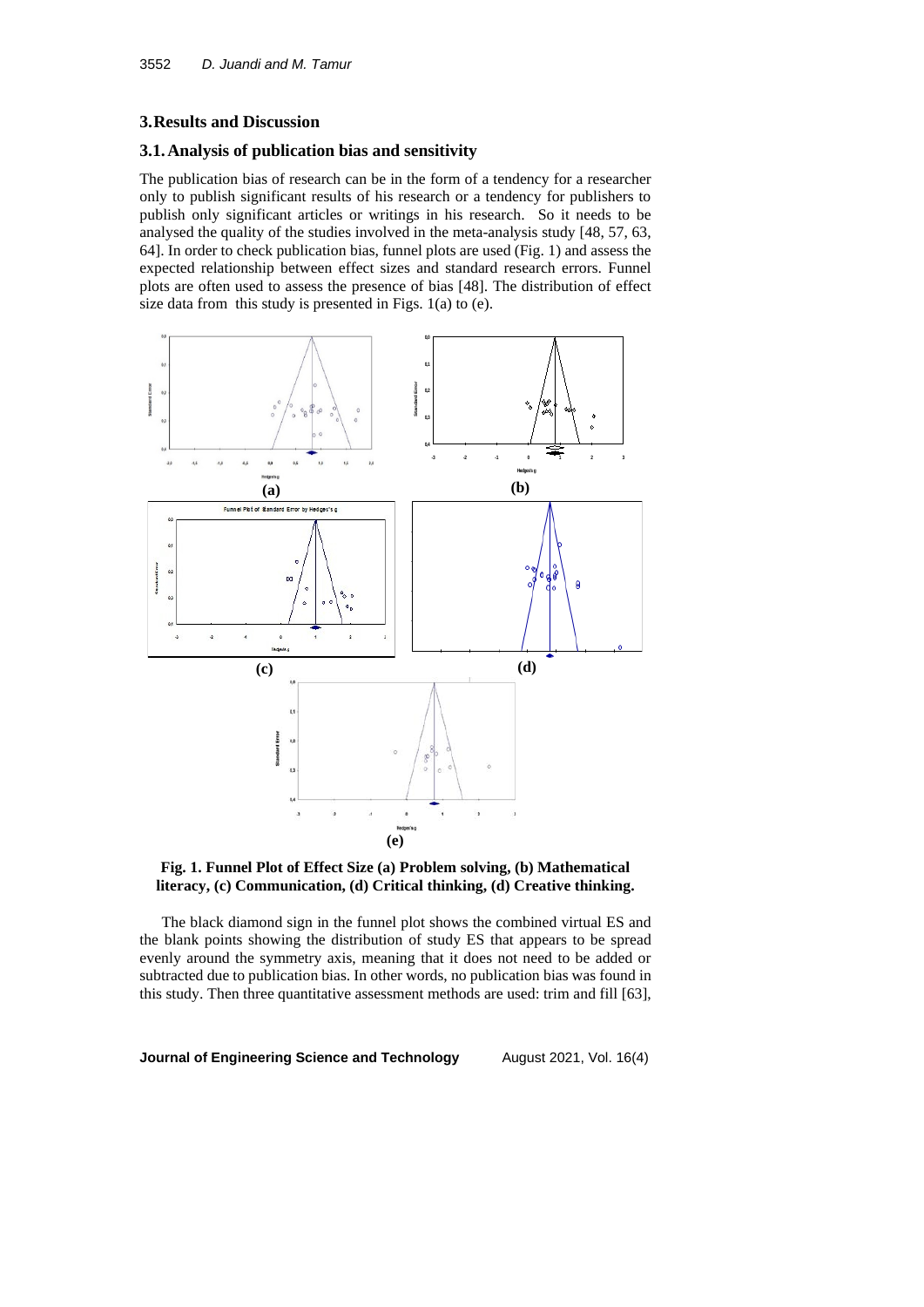Egger regression tests [57], and Fail-safe N [65]. Neither method proves the presence or absence of publication bias. N Rosenthal's fail-safe method helps determine the probability of publication bias because distribution channel plots are not fully symmetrical. From the analysis of data with the help of CMA software, N Rosenthal's fail-safe value is 600. According to the formula,  $N/(5k+10)$  with k is the number of studies [66], which is  $600/(5 \times 16 + 10)$ , the calculation result is 6.667.

According to these calculations, it can be identified that the studies included in this analysis are resistant to publication bias because when the calculation results> 1 show sufficient tolerance to publication bias. Thus it is stated that the results of the meta-analysis in this study are reliable. The funnel plot in Fig. 1 provides an overview of the effect size distribution in a vertical line in which the effects are combined. Here, there is no publication bias found when the distribution of effect size is symmetrical toward the combined effect size. In the presented funnel plot, it can be seen that the dots which represented the effect size is located symmetrically high enough toward the combined effect size. Besides, there is no study that shows the effect size is too far from the vertical line. Thus, it can be argued that no studies need to be excluded or added as a result of the impact of publication bias.

As explained in Fig. 1, the effect size is spread almost symmetrically in the center of the funnel plot, but there are 2 data scattered on the left and right side of the funnel plot. However, based on the Fail Save N (FSN) calculation, the N Rosenthal value is 334. According to the formula  $N/(5K + 10)$  [67] with a k value of 12, it is obtained  $334/(5 \times 12 + 10) = 4.771$ . According to this calculation, because the statistical calculation result is 4.7771>1, this meta-analysis is resistant to publication bias, and this research is reliable.

### **3.2.Overall study effect size**

In determining the effect size model used, a homogeneity test is performed. The results of the homogeneity effect size test calculations from the studies conducted are shown in Table 2.

| <b>Math Ability</b> | N<br>Model |    | Hedge's g | 95% CI       | Null<br><b>Hypothesis</b><br>Test (2-Tail) |                  | <b>Heterogeneity</b> |       |      |
|---------------------|------------|----|-----------|--------------|--------------------------------------------|------------------|----------------------|-------|------|
|                     |            |    |           |              | Z                                          | $\boldsymbol{p}$ | Q-<br>value          | df(Q) | p    |
| Problem             | FE         | 55 | 0.81      | [0.70; 0.92] | 14.62                                      | 0.00             | 58.97                | 54    | 0.00 |
| solving             | RE         | 55 | 0.82      | [0.64:1.01]  | 8.76                                       | 0.00             |                      |       |      |
| Mathematical        | FE         | 16 | 0.78      | [0.65:0.91]  | 11.75                                      | 0.00             | 67.234               | 15    | 0.00 |
| Literacy            | <b>RE</b>  | 16 | 0.83      | [0.55:1.10]  | 5.85                                       | 0.00             |                      |       |      |
| Critical            | FE.        | 12 | 1.00      | [0.07;1.17]  | 13.21                                      | 0.00             | 82.887               | 11    |      |
| Thinking            | RE         | 12 | 1.201     | [0.31:1.39]  | 5.64                                       | 0.00             |                      |       | 0.00 |
| Creative            | FE         | 19 | 0.77      | [0.66; 0.88] | 14.00                                      | 0.00             | 95.62                | 18    | 0.00 |
| Thinking            | <b>RE</b>  | 19 | 0.82      | [0.56;1.07]  | 6.29                                       | 0.00             |                      |       |      |
| Communication       | FE         | 12 | 0.76      | [0.61; 0.90] | 10.31                                      | 0.00             | 56.78                |       | 0.00 |
|                     | RE         | 12 | 0.791     | [0.46:0.72]  | 4.70                                       | 0.00             |                      | 11    |      |

**Table 2. Comparison of meta-analysis results based on the effect model.**

Based on the results of the heterogeneity analysis in Table 2 that the *p* value is less than 0.05, which indicates that the overall mathematical problem solving ability and mathematical literacy through PBL have significant differences. With a p value of less than 0.05 in the heterogeneity analysis indicates that the random-effect rather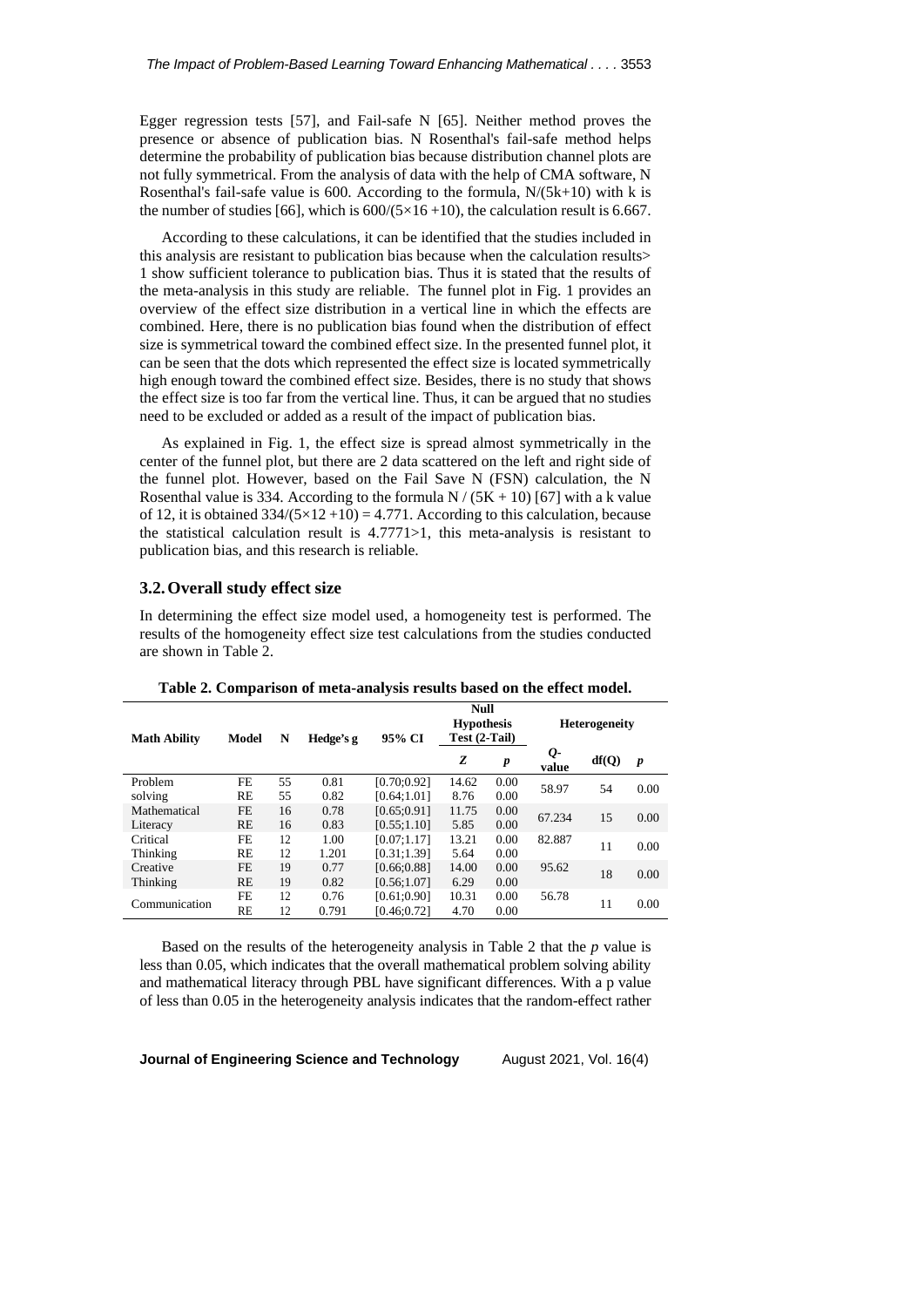than fixed-effect model [61]. So that the next process can use a random-effect model as a basis for conducting analysis. The null hypothesis test results from the randomeffect model in Table 2 show that the p value is less than 0.05, which indicates from 22 studies conducted that the mathematical problem solving ability and 16 studies for mathematical literacy have a large effect size of 0.828 based on [60]. These findings are similar to previous findings [19, 53, 68-70].

## **3.3.Study moderator analysis results**

The heterogeneity of sample and publication characteristics are factors that are likely to cause heterogeneous mathematical problem-solving abilities of PBL implementation. So it is important to do an analysis of these factors [62]. Calculation results from the analysis of items in sample characteristics and publications are shown in Table 3.

| <b>Study Characteristics</b> |                   | Category               | $\boldsymbol{N}$ | Hedge's g    | Heterogeneity      |                |      |
|------------------------------|-------------------|------------------------|------------------|--------------|--------------------|----------------|------|
|                              |                   |                        |                  |              | $\boldsymbol{O}_b$ | df(Q)          | p    |
|                              | Problem Solving   | $<$ 30<br>$\geq$ 31    | 33<br>22         | 0.85<br>0.79 | 0.08               | $\mathbf{1}$   | 0.77 |
|                              | Literacy          | $\leq 30$              | 6                | 0.73         | 0.27               | $\mathbf{1}$   | 0.59 |
|                              |                   | $\geq$ 31              | 10               | 0.88         |                    |                |      |
| Sample Sizes                 | Critical thinking | $\leq 30$<br>$\geq$ 31 | 5<br>7           | 1.46<br>1.02 | 1.07               | $\mathbf{1}$   | 0.29 |
|                              | Communication     | $\leq 30$              | $\overline{4}$   | 0.77         | 0.01               | $\mathbf{1}$   | 0.89 |
|                              |                   | > 31                   | 8<br>5           | 0.75         |                    |                |      |
|                              | Creative thinking | $\leq 30$<br>$\geq$ 31 | 14               | 0.67<br>0.79 | 0.71               | $\mathbf{1}$   | 0.39 |
|                              |                   | Elementary             | $\overline{c}$   | 1.22         |                    | 3              | 0.24 |
|                              |                   | Junior                 | 17               | 0.81         | 4.16               |                |      |
|                              | Problem solving   | Senior                 | $\mathbf{1}$     | 0.17         |                    |                |      |
|                              |                   | College                | $\overline{2}$   | 0.89         |                    |                |      |
| Education                    |                   | Elementary             | 3                | 0.85         |                    | $\overline{2}$ | 0.07 |
|                              | Creative thinking | Junior                 | 9                | 0.47         |                    |                |      |
| Level                        |                   | Senior                 | 3                | 0.70         | 6.80               |                |      |
|                              |                   | College                | $\overline{4}$   | 0.70         |                    |                |      |
|                              | Mathematical      | Junior                 | 12               | 0.72         |                    |                |      |
|                              | Literacy          | Senior                 | 3                | 0.85         | 1.65               | 2              | 0.31 |
|                              |                   | <b>High School</b>     | 9                | 1.14         |                    | $\mathbf{1}$   | 0.63 |
|                              | Critical thinking | Vocational             | 3                | 1.38         | 0.23               |                |      |
|                              | Problem Solving   | 2012-2014              | $\overline{7}$   | 1.02         |                    | 2              | 0.81 |
|                              |                   | 2015-2017              | 22               | 0.93         | 0.05               |                |      |
|                              |                   | 2018-2020              | 26               | 1.13         |                    |                |      |
|                              |                   | 2012-2014              | $\overline{4}$   | 1.11         |                    |                |      |
|                              | Mathematical      | 2015-2017              | $\overline{4}$   | 0.62         | 5.96               | $\overline{2}$ | 0.13 |
|                              | Literacy          | 2018-2020              | $\overline{7}$   | 0.51         |                    |                |      |
|                              |                   | 2012-2014              | $\overline{4}$   | 0.77         |                    | $\mathbf{1}$   | 0.03 |
| Year of<br>Study             | Critical thinking | 2015-2017              | 5                | 0.71         | 438                |                |      |
|                              |                   | 2018-2020              | $\overline{4}$   | 0.82         |                    |                |      |
|                              |                   | 2012-2014              | $\overline{7}$   | 1.03         |                    |                |      |
|                              | Creative thinking | 2015-2017              | $\overline{c}$   | 0.68         | 55.68              | $\overline{2}$ | 0.00 |
|                              |                   | 2018-2020              | 8                | 0.66         |                    |                |      |
|                              | Mathematical      | 2012-2014              | $\sqrt{2}$       | 0.91         |                    |                |      |
|                              | Communication     | 2015-2017              | 3                | 0.66         | 2.12               | $\overline{2}$ | 0.57 |
|                              |                   | 2018-2020              | $\overline{7}$   | 0.77         |                    |                |      |

**Table 3. Results of study characteristics analysis.**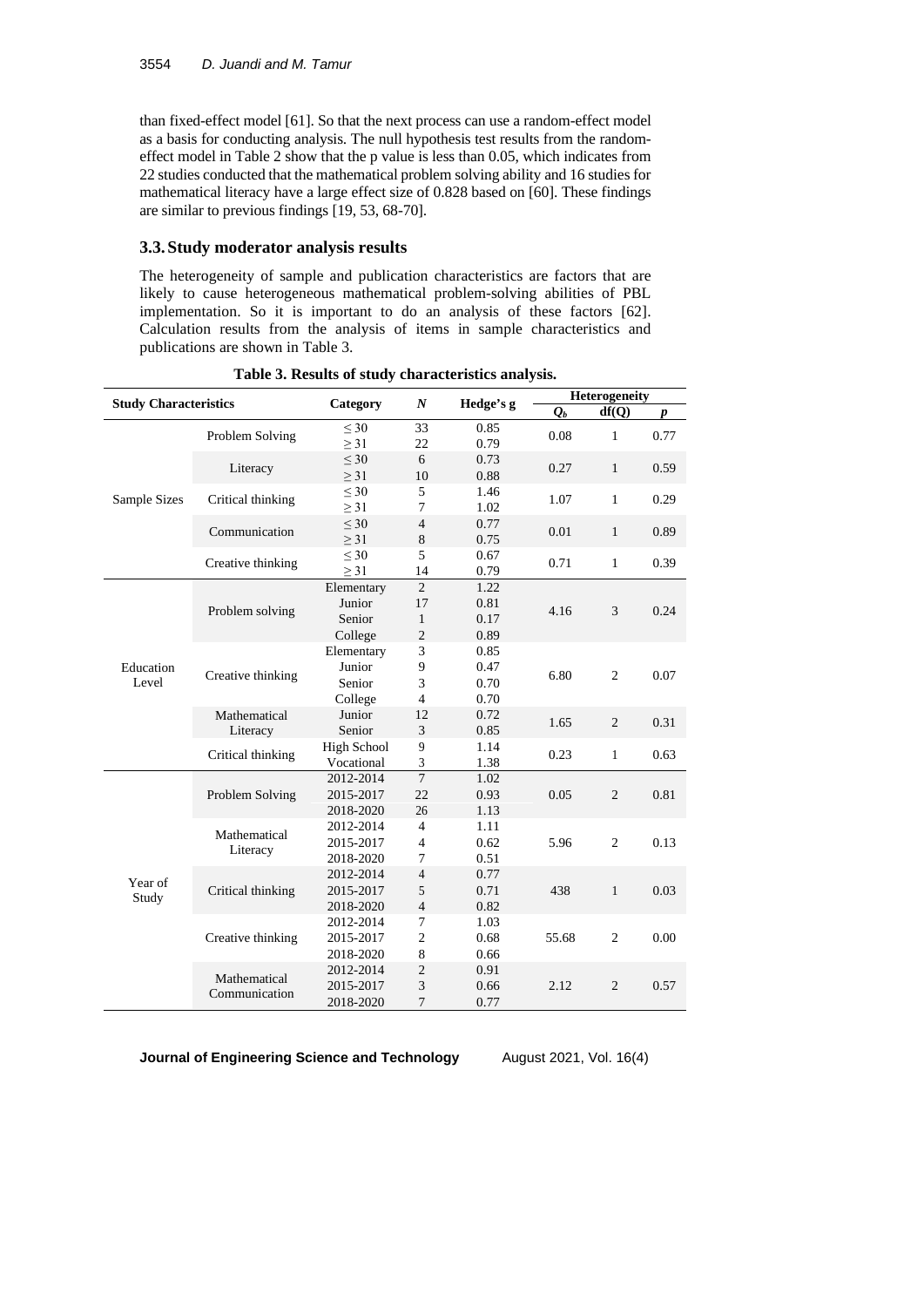The results were not much different from the research of [36] but different from [62] in his studies on ICT literacy skills demonstrated that the characteristics of education levels, sampling techniques, area studies, and publication status have significant differences. A significant difference in sample size characteristics, education levels, sampling techniques, area studies, and publication status in [67], and [62]. Because of the study they did more than the study conducted in this meta-analysis study, which is as many as 95 studies in [67] and as many as 46 studies in [62].

### **3.3.1. Sample size.**

The effect of PBL on increasing mathematical problems and critical thinking, at a sample size of less than 31 participants was high, and moderate for a sample size of at least 31, except for critical thinking, which was the same for both groups of participants. As for literacy, creative thinking, and mathematical communication skills, a study that was followed by less than 30 participants showed more effective results. The effect of implementing PBL for a sample size of less than 31 participants which is better on improving problem solving appears to be the opposite in increasing mathematical literacy. However, hypothesis testing shows that the p-value is less than 0.05 for a sample size of less than 31 participants and a sample size of at least 31 participants. It can be interpreted that the improvement of both types of mathematical thinking can be significantly improved through PBL. The same thing is found in the results of their study and [36].

#### **3.3.2. Education level**

Descriptive Effect size at the elementary school level is the largest 1.224 than for junior school (0.817) and for colleges by 0.894, while for high school is quite negligible 0.178 can be ignored. Thus, in descriptively that the implementation of the PBL to improving mathematical problem-solving at the elementary level is better than junior high school, senior high school, or college. As for the mathematical literacy implementation of the PBL is very suitable in college. The hypothesis testing shows that the p's value is fewer than 0.05 for elementary, junior, or higher level. It interprets that the ability of mathematical problem-solving by implementing the PBL significantly greater than by implementing conventional learning is reviewed from the participant's education level. The results were in line with the research of [36] but differed from [53], and [62]. The low effect size in the high school level in this study can be due to the number of studies done very little. From the above explanation, confirms that the PBL is more effective to improve mathematical problem-solving than to improve mathematical literacy.

#### **3.3.3. Year of study**

Year of Study. Judging from the year of research, there are hydrogen results for all types of mathematical competences. In terms of mathematical problems, the effect of PBL is lower in the 2015-2017 period than in other periods. The effect on literacy and mathematical creative thinking achieved is better in the initial period with high quality and decreases in the next period until 2020 with moderate quality. In the aspect of mathematical communication, the influence of PBL has still not reached that category in nearly a decade. These findings indicate a Hawthorne effect in implementing PBL. This happens when students feel happy and motivated only because of the novelty of the treatment [71].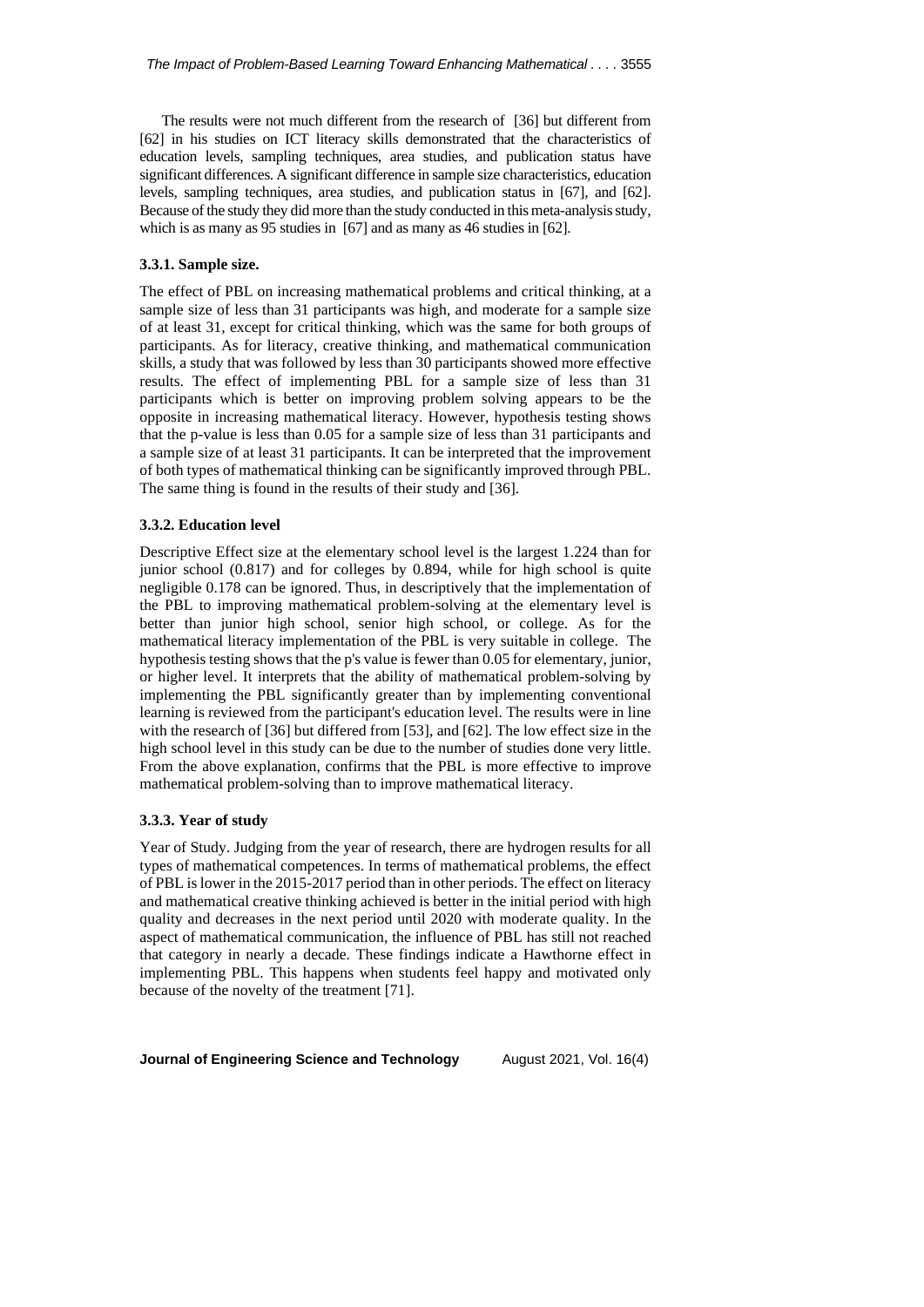# **4. Conclusions**

A meta-analysis of 55 articles on PBL authority on mathematical problem ability and 16 articles on mathematical literacy, 19 articles on mathematical creative thinking, 12 articles on mathematical critical thinking, and 12 articles on mathematical communication, illustrates the strengths of PBL in developing thinking skills. Mathematics with general effect sizes has medium and high effect quality.

- Based on the inclusion assessment, to improve problem-solving abilities, PBL can be applied at all grade levels, especially in elementary and middle schools with a size of less than 31, while for increasing mathematical literacy PBL is more directed to be applied at a higher level.
- The effectiveness of the application of PBL seems to be more successful in improving critical thinking skills, with the highest impact, especially for middle school students, while the increase in mathematical communication skills and creative thinking is categorized as moderate. Based on the results of the analysis in terms of sample size, if the sample size is  $\leq$  30 students, the PBL effect value is higher than the sample size> 30, which is the opposite of the impact on increasing mathematical literacy.
- Judging from the study year, it becomes the basis for findings outside the applied analysis of the effectiveness of the use of PBL on students' mathematical thinking abilities. There is a tendency that the application of PBL for the first time or in the early period has a more significant impact on students' thinking.
- While this does not imply a publication bias, it is hypothesized that significant study results are likely to be published will need to be retested. For this reason, further studies need to be carried out, to provide mathematics educators with a complete picture of PBL's authority in mathematics classrooms.

## **References**

- 1. Ince, E. (2018). An overview of problem solving studies in physics education. *Journal of Education and Learning*, 7(2018), 191-200.
- 2. Lestari, P.D; Dwijanti; and Hendikawati P. (2016). Keefektifan model problem-based learning dengan pendekatan saintifik terhadap kemampuan pemecahan masalah dan kemandirian belajar peserta didik kelas VII Unnes. *Journal on Mathematics Education*, 5(2016), 146-53
- 3. Fosha, Y.R.; and Kirkley. (2003). Principles for teaching problem solving. *Technical Paper*, 4(2003), 1-14.
- 4. Maryanti, R. (2021). Assessment of mathematical abilities of students with intellectual disabilities during the Covid-19 Pandemic. *Indonesian Journal of Community and Special Needs Education*, 1(2), 47-52.
- 5. Mwei, P.K. (2017). Problem solving: How do in-service secondary school teachers of mathematics make sense of a non-routine problem context? *International Journal of Research in Education and Science,* 3(2017), 31-41.
- 6. Root, R.; and Browder, D.M. (2019). Algebraic problem solving for middle school students with autism and intellectual disability. *Exceptionality*, 27(2), 118-132.
- 7. Maskur, R.; Sumarno; Rahmawati, Y.; Pradana, K.; Syazali, M.; Septian, A.; and Palupi, E.K. (2020). The effectiveness of problem based learning and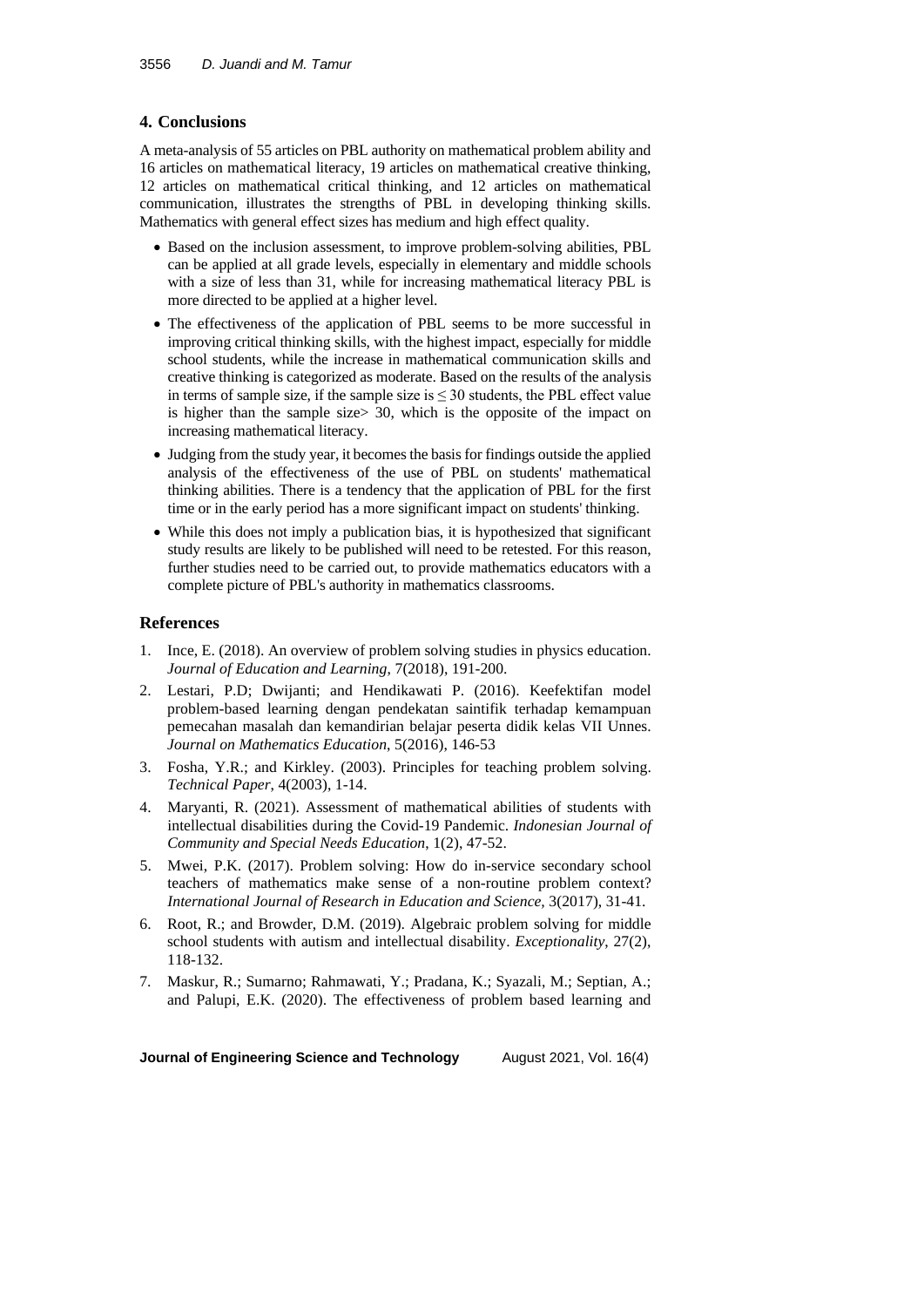aptitude treatment interaction in improving mathematical creative thinking skills on curriculum 2013. *European Journal of Educational Research*, 9(1), 375-383.

- 8. Paloloang, M.F.B; Juandi, D.; Tamur, M.; Paloloang, B.; and Adem, A.M.G. (2020). Meta analisis: Pengaruh problem-based learning terhadap kemampuan literasi matematis siswa di Indonesia tujuh tahun terakhir aksioma. *Jurnal Program Studi Pendidikan Matematika*, 9(2020), 851-64
- 9. Freeman-Green, S.M.; O'Brien C.; Wood, C.L; and Hitt, S.B. (2015). Effects of the solve strategy on the mathematical problem solving skills of secondary students with learning disabilities learn. *Disabilities Research and Practice*, 30(2015), 76-90.
- 10. Razon, B.C. (2020). COVID 19: Impetus for "Community Spirits" among Filipinos. *Indonesian Journal of Science and Technology*, 5(2), 201-208.
- 11. Kek, M.Y.C.A.; and Huijser, H. (2011). The power of problem-based learning in developing critical thinking skills: Preparing students for tomorrow's digital futures in today's classrooms. *Higher Education Research and Development*, 30(2011), 329-41
- 12. Sidik, H.; and Masek, A. (2021). The effects of problem-based learning in students reading comprehension for mastering the content and vocabulary acquisition. *ASEAN Journal of Science and Engineering Education*, 1(2), 87-92.
- 13. Ekamilasari, E.; and Pursitasari, I.D. (2021). Students' critical thinking skills and sustainability awareness in science learning for implementation education for sustainable development*, Indonesian Journal of Multidisciplinary Research*, 1(1), 121-124
- 14. Khairudin, M.; Refalda, R.; Yatmono, S.; Pramono, H.S.; Triatmaja, A.K.; and Shah, A. The mobile robot control in obstacle avoidance using fuzzy logic controller. *Indonesian Journal of Science and Technology*, 5(3), 334-351.
- 15. Hashim, S.; Masek, A.; Mahthir, B.N.S.M.; Rashid, A.H.A.; and Nincarean, D. (2021). Association of interest, attitude and learning habit in mathematics learning towards enhancing students' achievement. *Indonesian Journal of Science and Technology*, 6(1), 113-122.
- 16. Camenda, D.Y.; Gaba, C.A.; Lacord, N.; Natango, D.; Pabl, A.; and Abusam, H. (2021). How difficult is 1+1? A phenomenological study of high school students struggling in mathematics. *ASEAN Journal of Science and Engineering Education*, 1(2), 111-116.
- 17. Khoiriyah, N.; Alfatih, S.A.; Munir, M.; Triawan, F. (2021). Component design and strength analysis of coffin lowering machine for Covid-19 corpse: A problem-based learning. *Indonesian Journal of Multidisciplinary Research*, 1(1), 137-150
- 18. Al Wadani, F.; and Khan, A.R. (2014). Problem-based learning in ophthalmology: A brief review Oman. *Journal of Ophthalmology*, 7(2014), 1-2.
- 19. Gijbels, D.; Dochy, F.; Van Den Bossche, P.; and Segers, M. (2005). Effects of problem-based learning: A meta-analysis from the angle of assessment. *Review Education Research*, 75(2005), 27-61.
- 20. Jones, K.; and Mendez, J.D. (2021). Enhancing learning with 3D print technology: A case study of problem based learning. *Journal of Education*, 96(3), 187-94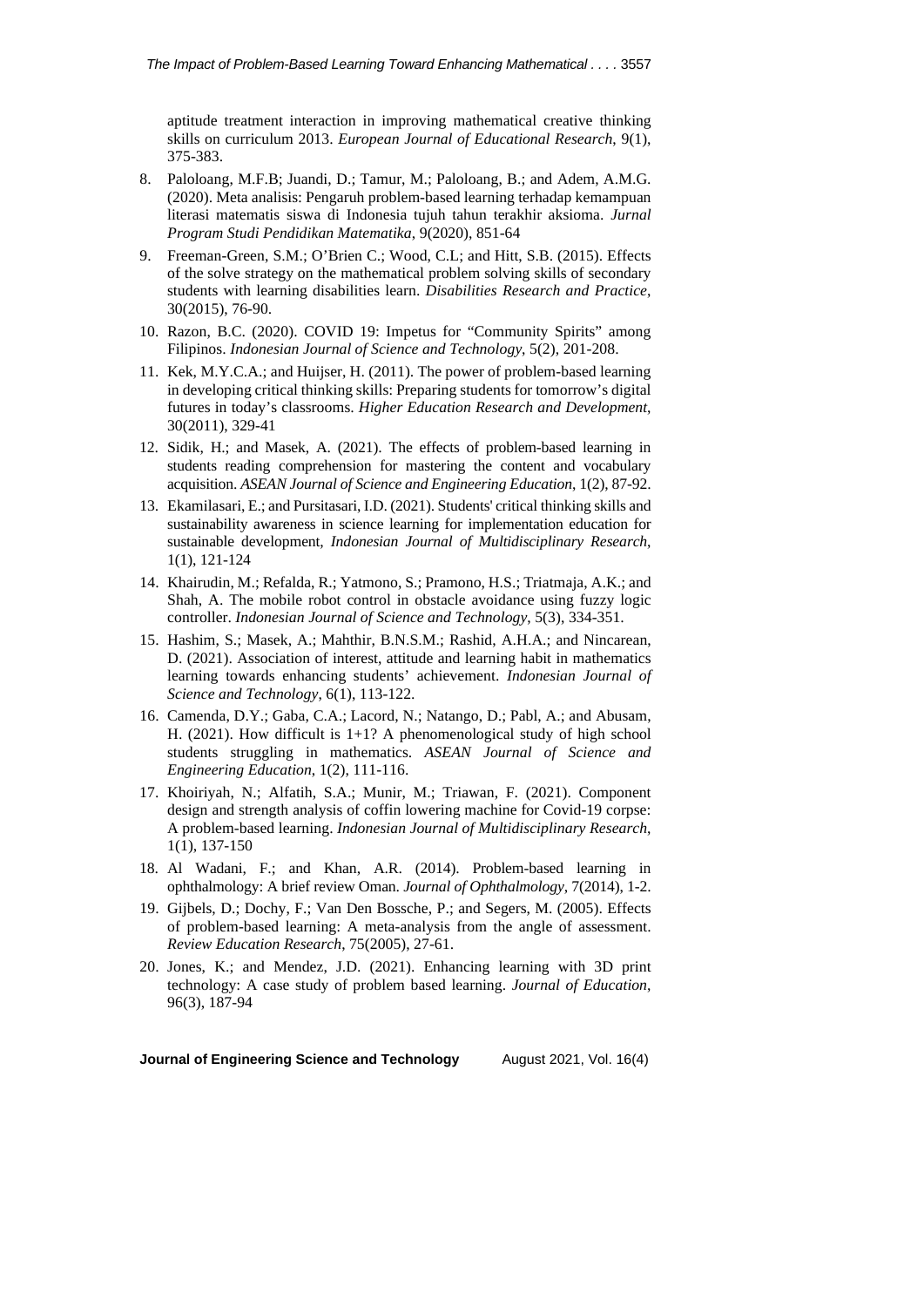- 21. Sekhon, N.; Beach, T.; Krause, S.; and Eshleman, S. (2020). Understanding climate trends in central America through practical problem-based learning. *Journal of Geography in Higher Education*, 45(2), 1-21.
- 22. Ceker, E.; and Ozdamli, F. (2016). Features and characteristics of problem based learning. *Cypriot Journal of Educational Sciences*, 11(4), 195-202.
- 23. Amalia, E.; Surya, E.; and Syahputra, E. (2017). The effectiveness of using problem-based learning (PBL) in mathematics problem solving ability for junior high school students. *International Journal of Advance Research and Innovative Ideas in Education*, 3(2), 3402-3406.
- 24. Siagan, M.V.; Saragih, S.; and Sinaga, B. (2019). Development of learning materials oriented on problem-based learning model to improve students' mathematical problem solving ability and metacognition ability. *International Electronic Journal of Mathematics Education*, 14(2), 331-340.
- 25. Temel, S. (2014). The effects of problem-based learning on pre-service teachers' critical thinking dispositions and perceptions of problem-solving ability. *South African Journal of Education*, 34(1), 1-20
- 26. Tambunan, H. (2019). The effectiveness of the problem solving strategy and the scientific approach to students' mathematical capabilities in high order thinking skills. *International Electronic Journal of Mathematics Education*, 14(2), 293-302.
- 27. Yuhani, A.; Zanthy, L.S.; and Hendriana, H. (2018). Pengaruh pembelajaran berbasis masalah terhadap kemampuan pemecahan masalah matematis siswa SMP. *Jurnal Pembelajaran Matematika Inovatif,* 1(3), 445-452.
- 28. Al Ayyubi, I.I.; Nudin, E.; and Bernard, M. (2018). Pengaruh pembelajaran berbasis masalah terhadap kemampuan pemecahan masalah matematis siswa SMA. *Jurnal Pembelajaran Matematika Inovati*), 1(3), 355-360
- 29. Kodariyati, L.; and Astuti, B. (2016). Pengaruh model PBL terhadap kemampuan komunikasi dan pemecahan masalah matematika siswa kelas V SD. *Jurnal Prima Edukasia*, 4(1), 93-106.
- 30. Ajai, J.T.; Imoko, B.I.; and O'kwu, E.I. (2013). Comparison of the learning effectiveness of problem-based learning (PBL) and conventional method of teaching algebra. *Journal of Education and Practice*, 4(1), 131-135.
- 31. Majdi, M.Z.Z.; and Ekawati, D. (2020). Meningkatkan ketrampilan berpikir kritis menggunakan bimbingan kelompok teknik problem solving berbantuan mind mapping. *Ghaidan: Jurnal Bimbingan Konseling Islam dan Kemasyarakatan*, 4(2), 56-63.
- 32. Klegeris, A.; Bahniwal, M.; and Hurren, H. (2013). Improvement in generic problem-solving abilities of students by use of tutor-less problem-based learning in a large classroom setting. *CBE-Life Sciences Education*, 12(1), 73- 79.
- 33. Koray, Ö.; Presley, A.; Köksal, M.S.; and Özdemir, M. (2008). Enhancing problem-solving skills of pre-service elementary school teachers through problem-based learning. *Asia-Pacific Forum on Science Learning and Teaching*, 9(2), 1-18.
- 34. Marklin Reynolds, J.; and Hancock, D.R. (2010). Problem‐based learning in a higher education environmental biotechnology course. *Innovations in Education and Teaching International*, 47(2), 175-186.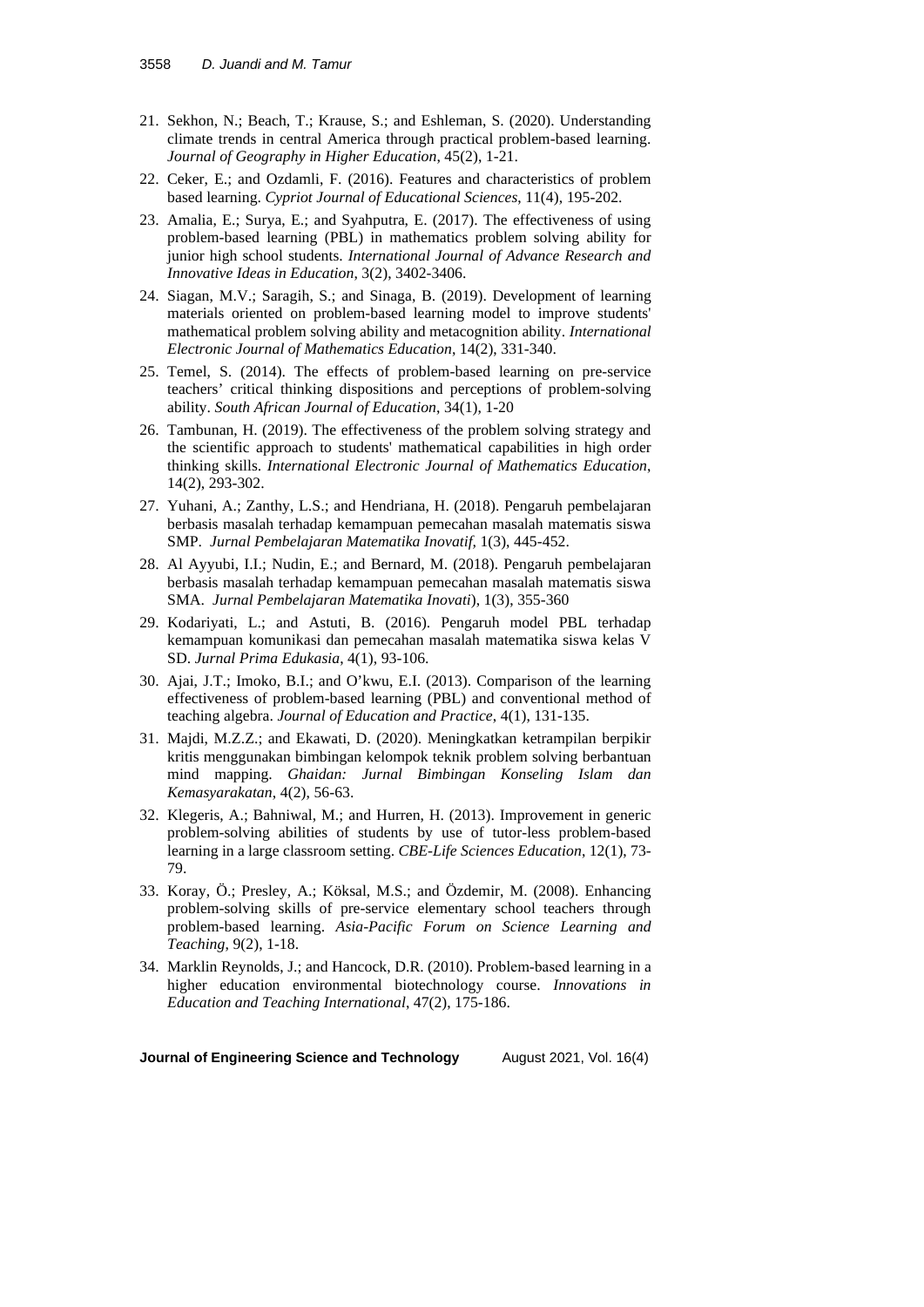- 35. Sevening, D.; and Baron, M. (2003). A comparison of traditional teaching methods and problem-based learning in an addiction studies class. *Journal of Teaching in the Addictions*, 1(2), 27-42.
- 36. Demirel, M.; and Dağyar, M. (2016). Effects of problem-based learning on attitude: A meta-analysis study. *Eurasia Journal of Mathematics, Science and Technology Education*, 12(8), 2115-2137.
- 37. Qin, Y.; Wang, Y.; and Floden, R.E. (2016). The effect of problem-based learning on improvement of the medical educational environment: a systematic review and meta-analysis. *Medical Principles and Practice*, 25(6), 525-532.
- 38. Hamidah, I.; Sriyono, S.; and Hudha, M.N. (2020). A bibliometric analysis of Covid-19 research using VOSviewer. *Indonesian Journal of Science and Technology*, 5(2), 209-216.
- 39. Tamur, M.; Juandi, D.; and Kusumah, Y.S. (2020). The effectiveness of the application of mathematical software in Indonesia; A meta-analysis study. *International Journal of Instruction*, 13(4), 867-884.
- 40. Higgins, S.; and Katsipataki, M. (2015). Evidence from meta-analysis about parental involvement in education which supports their children's learning. *Journal of Children's Services*, 10(2015), 280-290.
- 41. Vetter, T.R. (2019). Systematic review and meta-analysis: sometimes bigger is indeed better. *Anesthesia and Analgesia*, 128(3), 575-583.
- 42. Juandi, D.; Kusumah, Y.S.; Tamur, M.; Perbowo, K.S.; and Wijaya, T.T. (2021). A meta-analysis of Geogebra software decade of assisted mathematics learning: what to learn and where to go? *Heliyon*, 7(5), 06953.
- 43. Kusdinar, Y.; Abdullah, A.G.; Ma'mun, A.; and Rusdiana, A. (2021). Revisiting sports talent identification: A meta-analysis. *Journal of Engineering Science and Technology* (*JESTEC*), 16(2), 1272-1286.
- 44. Tamur, M.; Ksumah, Y.S.; Juandi, D.; Kurnila, V.S.; Jehadus, E.; and Samura, A.O. (2021). A meta-analysis of the past decade of mathematics learning based on the computer algebra system (CAS). *Journal of Physics: Conference Series*, 1882(1), 012060.
- 45. Tamur, M.; Fedi, S.; Sennen, E.; Nurjaman, A.; and Ndiung, S. (2021). A metaanalysis of the last decade STEM implementation: What to learn and where to go. *Journal of Physics: Conference Series*, 1882(1), 012082
- 46. Amelia, N.; Abdullah, A.G.; and Mulyadi, Y. (2019). Meta-analysis of student performance assessment using fuzzy logic. *Indonesian Journal of Science and Technology*, 4(1), 74-88.
- 47. Nandiyanto, A.B.D.; Biddinika, M.K.; and Triawan, F. (2020). How bibliographic dataset portrays decreasing number of scientific publications from Indonesia. *Indonesian Journal of Science and Technology*, 5(1), 154-175.
- 48. Sari, Y.K.; Juandi, D.; Tamur, M.; and Adem, A.M.G. (2021). Meta-analysis: Mengevaluasi efektivitas problem based learning pada kemampuan pemahaman matematis siswa. *Journal of Honai Math*, 4(1), 1-18.
- 49. Ogwueleka, F.N. (2011). Data mining application in credit card fraud detection system. *Journal of Engineering Science and Technology* (*JESTEC*), 6(3), 311- 322.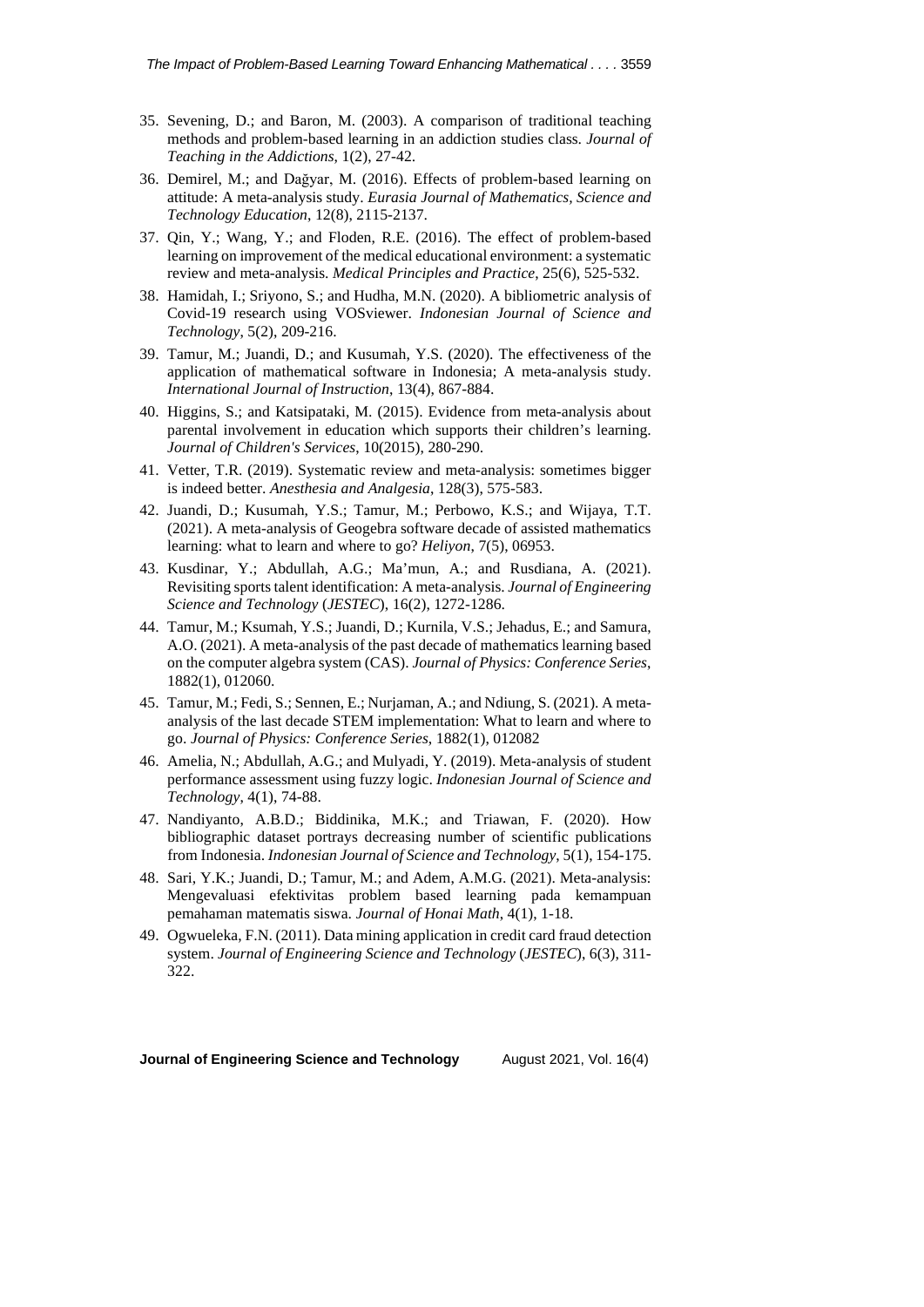- 50. Wang, J.; Xu, Y.; Liu, X.; Xiong, W.; Xie, J.; and Zhao, J. (2016). Assessing the effectiveness of problem-based learning in physical diagnostics education in China: A meta-analysis. *Scientific Reports*, 6(1), 1-7.
- 51. Rosli, R.; Capraro, M.M.; and Capraro, R.M. (2014). The effects of problem posing on student mathematical learning: A meta-analysis. *International Education Studies*, 7(13), 227-241.
- 52. Nandiyanto, A.B.D.; Biddinika, M.K.; and Triawan, F. (2020). Evaluation on research effectiveness in a subject area among top class universities: A case of Indonesia's academic publication dataset on chemical and material sciences. *Journal of Engineering Science and Technology* (*JESTEC*), 15(3), 1747-1775.
- 53. Mubaroq, S. R., Abdullah, A. G., and Setiawan, A. (2020). The evolution of smart working and sustainability in socio-technical perspective: A scientometrics technology analysis. *Journal of Engineering Science and Technology* (*JESTEC*), 15(3), 1868-1882.
- 54. Juandi, D. (2021). Heterogeneity of problem-based learning outcomes for improving mathematical competence: A systematic literature review. *Journal of Physics: Conference Series*, 1722(1), 012108.
- 55. Elamin, A.; Jeoti, V.; and Belhouari, S. (2011). Best fit models test for the virtual channel in distributed video coding. *Journal of Engineering Science and Technology* (*JESTEC*), 6(4), 481-492.
- 56. Glass, G.V. (2015). Meta‐analysis at middle age: A personal history. *Research Synthesis Methods*, 6(3), 221-231.
- 57. Kong, L.N.; Qin, B.; Zhou, Y.Q.; Mou, S.Y.; and Gao, H.M. (2014). The effectiveness of problem-based learning on development of nursing students' critical thinking: A systematic review and meta-analysis. *International journal of nursing studies*, 51(3), 458-469.
- 58. Ang, W.; Jedi, A.; and Lohgheswary, N. (2021). Factors affecting the acceptance of open learning as e-learning platform by technical course students. *Journal of Engineering Science and Technology* (*JESTEC*), 16(2), 903-918.
- 59. Soegoto, E.S.; and Saputra, H. (2021). Vetiver grass waste feasibility as added values in sustainable agriculture management. *Journal of Engineering Science and Technology*, 16(2), 1053-1065.
- 60. Wardihani, E.; Ramdhani, M.; Suharjono, A.; Setyawan, T.A.; Hidayat, S.S.; Helmy, S.W.; and Saifullah, F. (2018). Real-time forest fire monitoring system using unmanned aerial vehicle. *Journal of Engineering Science and Technology* (*JESTEC*), 13(6), 1587-1594.
- 61. Putra, Z.A.; and Abidin, S.A.Z. (2020). Application of SEIR model in COVID-19 and the effect of lockdown on reducing the number of active cases. *Indonesian Journal of Science and Technology*, 5(2), 185-192.
- 62. Siddiq, F.; and Scherer, R. (2019). Is there a gender gap? A meta-analysis of the gender differences in students' ICT literacy. *Educational research review*, 27(2019), 205-217.
- 63. Duval, S.; and Tweedie, R. (2000). Trim and fill: A simple funnel‐plot-based method of testing and adjusting for publication bias in meta-analysis. *Biometrics*, 56(2), 455-463.